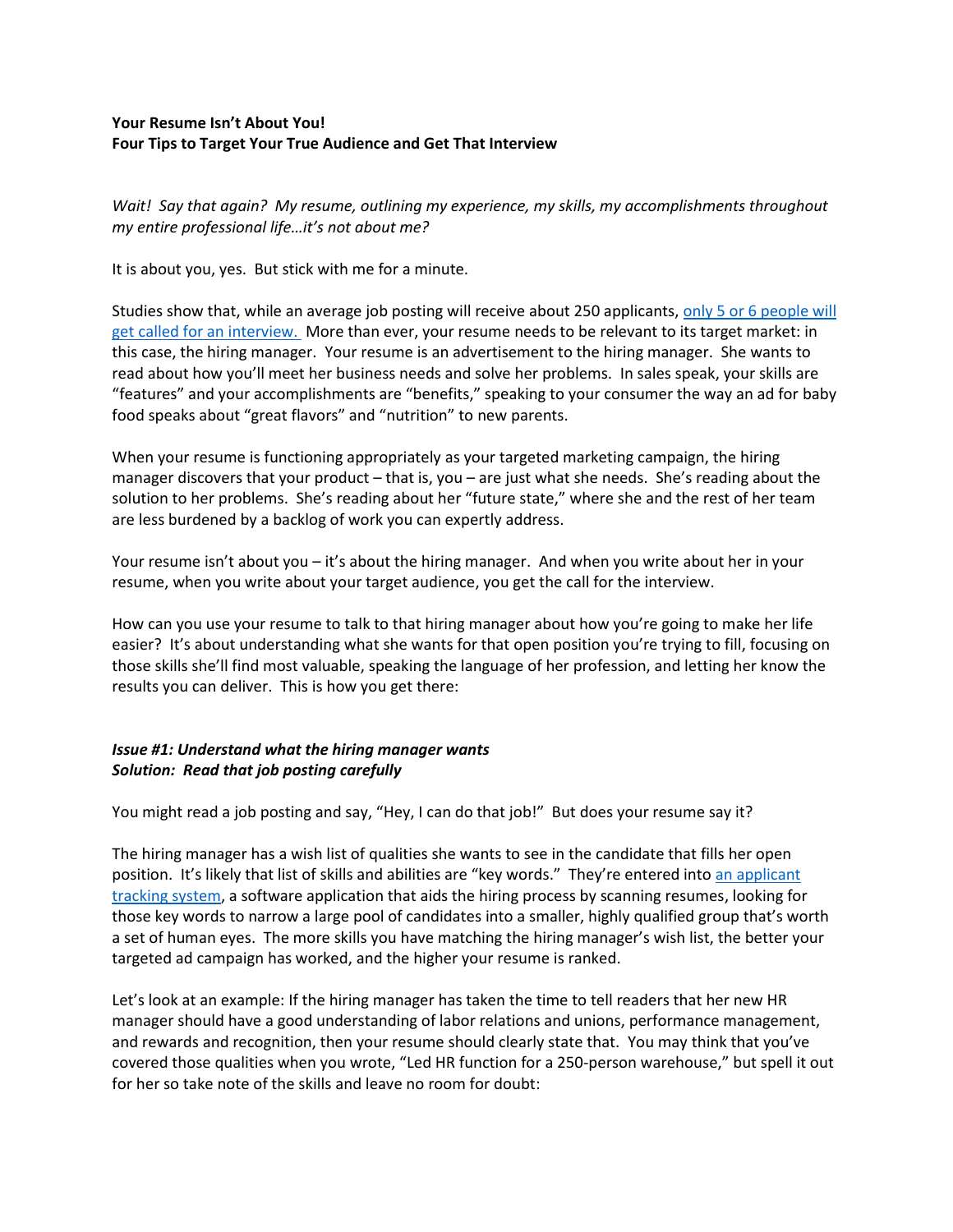*"Led HR function for a warehouse team of 250. Oversaw labor relations and built relationships with union representatives. Designed performance management processes and reward and recognition programs, improving productivity and building engagement."*

When a hiring manager is looking for a set of skills, offer her—and her tracking system—your matching arsenal of talents. Read that job posting thoroughly and address her needs in your resume.

### *Issue #2: Focus on the skills the hiring manager finds valuable. Solution: Tell her what she wants to know…and leave out the rest.*

It's easy to forget about what hiring managers are looking for when you're focused on making yourself look good.

Let's look at this job posting and hiring process from her point of view for a moment. A hiring manager posting for project manager wants to hear about a candidate managing projects to successful outcomes. She's reading through resumes to find that candidate that has determined scope and resources needed, managed budgets, and met milestones.

Perhaps you include all those things in your resume, and in addition, you talk about how you have a bartending job at night to make extra cash.

Nope, nope, nope! Take that out. Your bartending job isn't relevant to your search for a new project management position and including it can distract a hiring manager from seeing what she's looking for.

You may be thinking, "Well, duh. That's obvious!" But there are times when it's not so obvious what you should and shouldn't include.

For instance, you may currently have a role that features dual responsibilities. Perhaps you currently work in an internal communications role that includes the planning of an annual leadership event, attended by a couple thousand people. You handle venue sourcing, hotel, and travel logistics in addition to the content.

When you decide you're going to seek out a new internal communications role, that part of event planning that includes negotiating a solid contract with the venue, choosing food and beverage, and striking up group rates with airlines is probably not relevant information. Your hiring manager will want to see your employee engagement statistics, your success rate in handling crisis communication, but not your ability to drive a hard bargain with United Airlines. Give it a casual mention, of course, but don't dedicate a lot of valuable resume real estate to activities that hiring managers don't care about.

It's among [resume writing best practices](https://www.careermetis.com/myth-or-fact-6-resume-practices-that-affect-the-hiring-process/) to keep your resume relevant, factual, and at a length of about two pages. The urge to add *all* your talents – and *all* your experience – to your resume is huge, but try to resist! If you've had a twenty-year career and you've done more than one kind of job, skip over long descriptions of experiences that aren't applicable, or highlight only those things about those past roles that show relevant skills. The hiring manager wants to see that you can juggle the demands of her role, not that you can juggle chainsaws and tennis balls.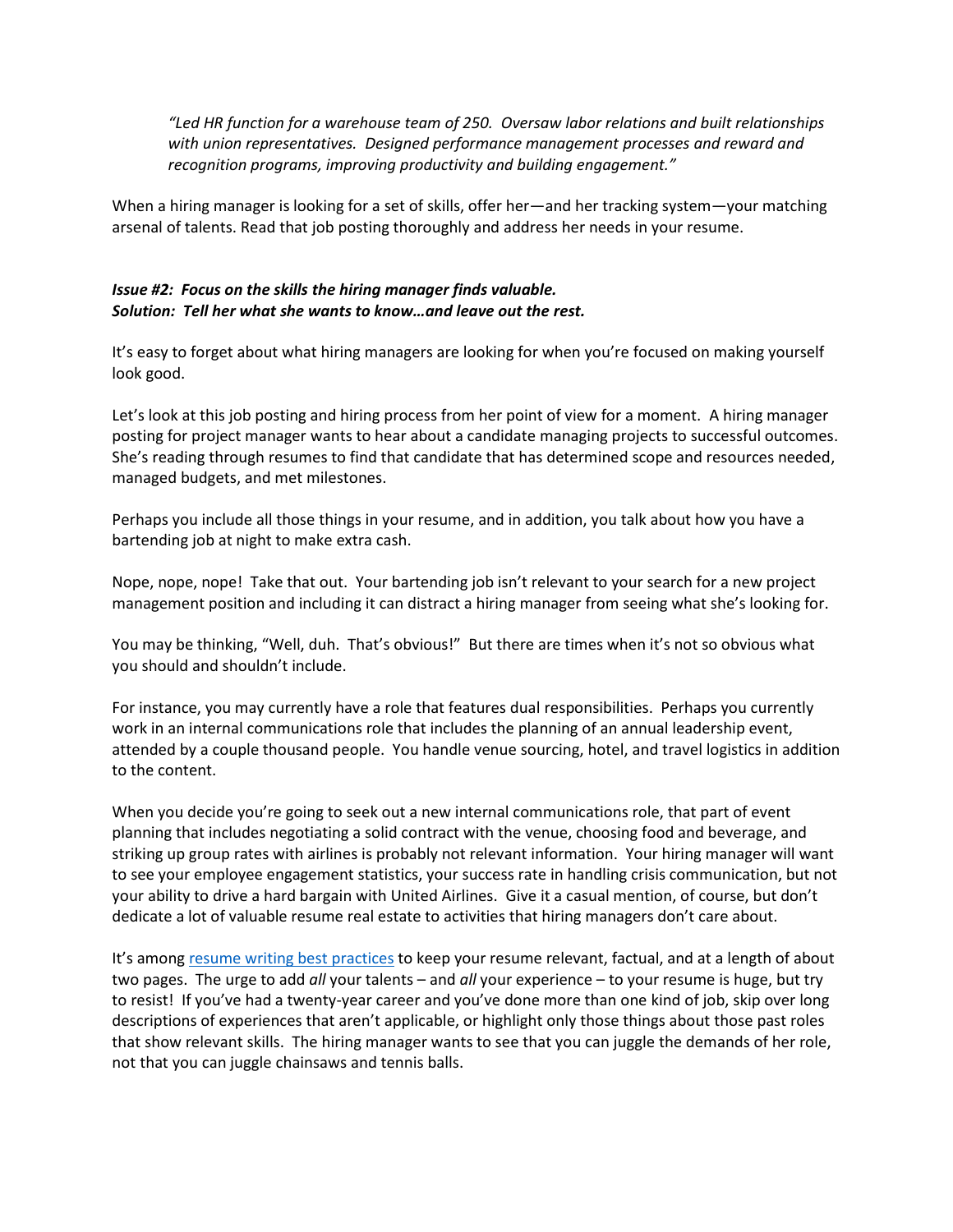# *Issue #3: Speak the Hiring Manager's Language*

### *Solution: Translate your industry language into hers*

A recruiter spends [about 7 seconds scanning a resume,](https://www.hrdive.com/news/eye-tracking-study-shows-recruiters-look-at-resumes-for-7-seconds/541582/) and a hiring manager will spend a little longer on it once it passes muster with her recruiting team. That said, when you describe what you do, it should be in terms that make sense to the hiring manager, and in terms that can be understood quickly

If you're a job hunter looking to change industries, make every effort to "translate" your own industry lingo into verbiage that makes sense to the hiring manage and her industry.

*Wait! What if you're a learning and development professional? Isn't "training" just "training," no matter how you look at it?* 

Not necessarily.

Some of the country's best trainers come right from the military, a set of organizations that educates their soldiers all day, every day, in preparation for a variety of events that most private sector businesses can't even begin to fathom. They're thwarting terrorists, fighting the war on drugs, and…well…just fighting wars.

A former military professional might include a phrase on his resume like this one:

*"Researched current terrorist tactics and procedures to create realistic mock insurgent cells, preparing soldiers to execute appropriate responses in a hostile environment."* 

What's a hiring manager going to do with that kind of information?

Going back to that wish list of skills and "key words" that a hiring manager uses, let's see how that sentence might translate into her corporate language. She's definitely not looking for someone who researches terrorist tactics, but she *is* looking for someone who "creates informed and well-researched training curricula." She's not familiar with mock insurgent cells, but she really wants to find a person who can "deliver classroom training."

See where we're going with this? That same sentence, in a language that the hiring manager understands, might read:

*"Collaborated with subject matter experts and researched best practices to create training curricula. Delivered engaging face-to-face content simulating real life situations to ensure safe and productive field operations."*

In both cases, the trainer is telling hiring managers that he researches and puts together training programs, using information that's current and supplied by people who know what they're doing. He's also communicated that he can deliver that training face-to-face, another of her requirements. She may not have understood that in the first version, but this new version "speaks her language."

Every industry has its lingo, and when you're crafting your resume, drop that slang in favor of clear language and key words that make sense for the position to which you're applying. Your hiring manager will respond favorably if she understands how your skills fit her needs.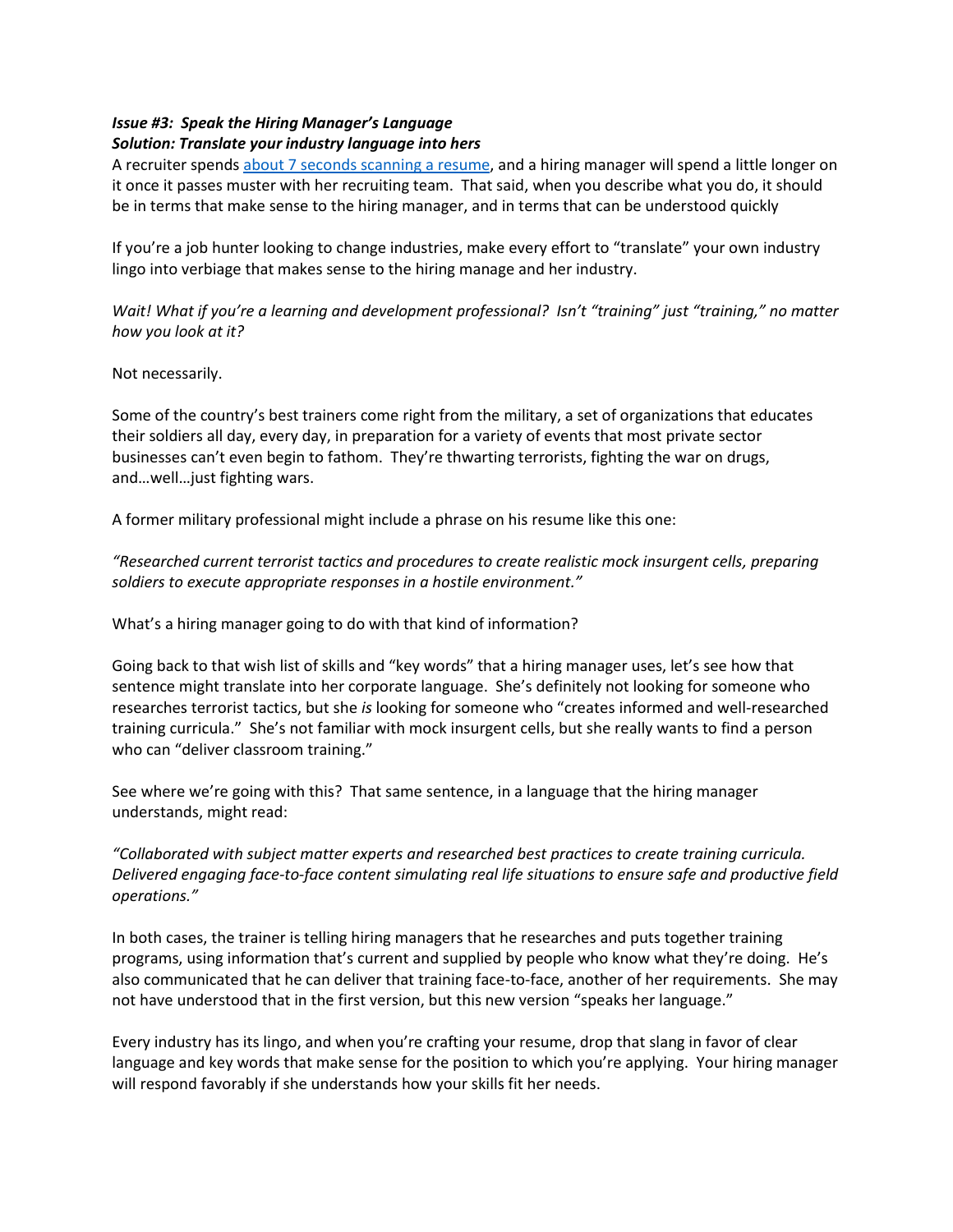### *Issue #4: Let the Hiring Manager Know What She Can Expect Solution: Talk about your accomplishments and results*

Nothing is more powerful than a list of ways you your former employers have benefitted from your service, and so many job seekers don't leverage this element the way they should. Your ability to produce remarkable, measurable results is what sets you apart – what differentiates you – in this targeted marketing campaign.

If a hiring manager is looking at your resume and two others, and all three candidates have the same set of skills, adding in results and accomplishments will give you an edge. The hiring manager wants to know, "What are you going to do for our company?" and the more a candidate can tell her about what he's capable of producing, the more interested she will be.

For example, an operations manager candidate might add these skills to his resume:

*"Develop and implement operational strategies for the production of widgets."*

A second candidate, one with the same set of skills and accomplishments, might instead write:

*"Develop and implement operational strategies for the production of widgets, maximizing efficiency with optimized processes."*

A third candidate, whose accomplishments were also the same, may choose to describe his achievement like this:

*"Develop and implement operational strategies for the manufacture and production of widgets, maximizing efficiency with optimized processes.*

• *Realized a labor savings of \$100K annually and an increase in parts-per-hour production of 105% through the design of new cell and reduction of setup times."*

Which of those candidates do you think the hiring manager will call first? Of course, candidate #3 will be the first to get a call from our hiring manager. He took the time to describe his skills and also to show how he leveraged them to produce favorable results for his organization. "Show and tell" is so much better than a plain, old "tell."

It's important to note that, while the hiring manager may have included adjectives like "excellent" and "fantastic" in her job posting, a resume writer should not be so liberal with the self-praise. It's not necessarily productive or even tasteful to describe yourself as a "fantastic leader who motivates teams to provide excellent customer experiences." Instead, use your achievements to communicate your fantastic-ness:

*Led a team of 20 customer service representatives to achieve a 99% customer satisfaction rating, the highest among all seven of the organization's call centers.*

That's a bullet point that shows the hiring manager that you [understand what](https://zety.com/blog/achievements-for-resume) "excellent" and ["fantastic"](https://zety.com/blog/achievements-for-resume) look like, how they're measured, and how those qualities impact her organization!